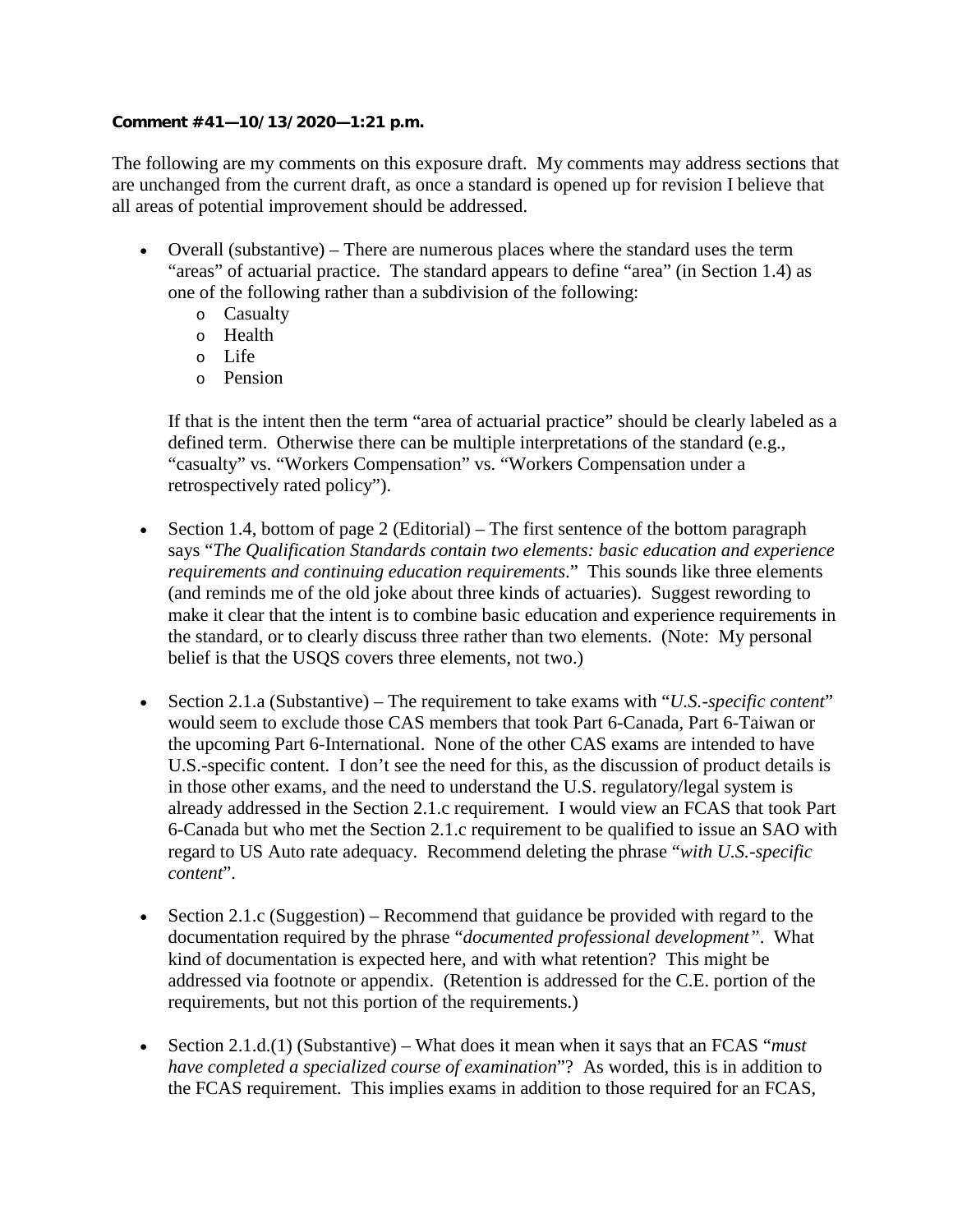but that makes no sense. Perhaps that phrase needs to be restricted to those for whom there are multiple exam tracks that can be taken to achieve their designation, with those tracks in multiple areas (as defined earlier – see above comment about how "area" is defined).

- Section 2.1.d.(2) and (3) (Substantive) These sections establish an experience requirement, whereby an actuary needs to be under the review of a qualified actuary in a particular area before the subject actuary can issue an SAO in that area.
	- o First of all, this points out the need to clearly define the term "area". If that term is defined at a granular level (e.g., at the product or peril level for a new product or insured peril), there would never be a pre-existing qualified actuary that could review the subject actuary's work. This is akin to the question of "which came first, the chicken or the egg". It also only works for traditional areas if some grandfathering provision exists or existed.
	- o Secondly, the experience requirement needs to address the situation of a new nontraditional area. Section 4.3 deals with "Emerging or Non-Traditional" areas of actuarial practice, but only with regard to continuing education requirements and not experience requirements.
- Section 2.2.2, page  $6$  (Typo) the year "2033" should be "2023".
- Section 2.2.6, definition of "relevant"(Suggestion) Organized activities are required to be "directly relevant" to the area of the SAO. "Relevant" is defined to be something that "broadens or deepens" an actuary's understanding of a topic. In many cases I will go to an organized education session but find out that nothing material has changed from what I previously knew. As such, it didn't "broaden or deepen" my knowledge, but instead confirmed that my knowledge was still up-to-date. I view that as still valuable and worthy of C.E. credit, but the literal wording of the USQS would imply otherwise. Suggest that the wording in this section clarify that sessions that confirm current knowledge is still up-to-date would still meet the definition of "organized".
- Section 2.2.6, definition of "Organized" (Recommendation) Per the definition of "Organized", an educational session that furthers an actuary's knowledge in a potential area of new practice may qualify as C.E., but not as "Organized activities". Organized Activities (per the exposure draft) must be directly relevant to the subject of the SAO. This approach would tend to restrict the cross-fertilization that occurs when actuaries attend sessions outside the normal boundaries of their areas of practice. Recommend deleting the wording "*that is directly relevant to the area of practice of the subject of the Statement of Actuarial Opinion*".
- Section 3.1.1.2, "marketing" (Recommendation) The required list of Basic Education topics for an NAIC P&C opinion provider includes "marketing". I believe this is a vestige from a part of the CAS exam materials long since abandoned. When I took my CAS exams (in the late 1970s, early 1980s) I actually was required to study a text on marketing. That text included discussion of how products were placed in clothing stores so as to maximize spur-of-the-moment purchases. That was marketing. The current